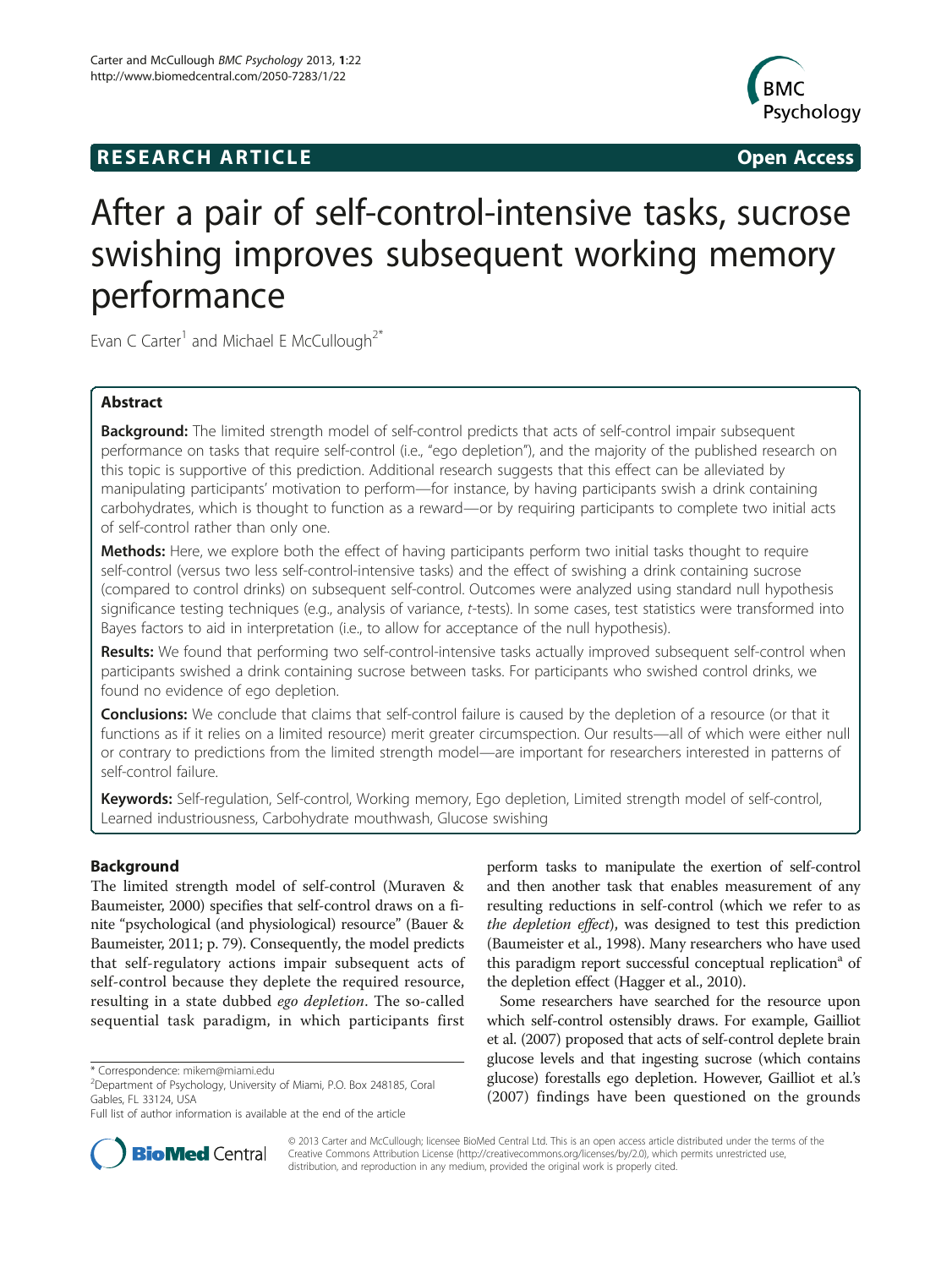of both theoretical plausibility and statistical robustness (Kurzban, [2010](#page-8-0); Schimmack, [2012\)](#page-8-0). Furthermore, the completion of self-control tasks of the kind that are typically used to test the depletion effect does not consistently lower blood glucose levels (Kurzban, [2010](#page-8-0); Molden, et al., [2012\)](#page-8-0), and published research suggests that the mere presence of sucrose in the mouth, which does not increase blood glucose (Molden, et al., [2012\)](#page-8-0) eliminates the depletion effect (Molden, et al., [2012;](#page-8-0) Sanders et al. [2012;](#page-8-0) Hagger & Chatzisarantis, [2013\)](#page-8-0). These findings suggest a motivational (i.e., glucose functions as a reward), rather than metabolic (i.e., glucose functions as fuel), explanation for the effect of glucose on depletion.

Other findings also suggest that the depletion effect can be eliminated by manipulating psychological variables such as motivation and expectations. For example, Muraven and Slessareva [\(2003](#page-8-0)) reported three experiments in which depletion was eliminated through motivation manipulations. Results from four other experiments suggest that the depletion effect obtains only when participants believe that self-control is limited, and that it disappears when participants do not expect to be depleted (Job et al. [2010;](#page-8-0) Martijn et al. [2002](#page-8-0)).

In the face of such evidence, which can be interpreted as contradictory to the limited strength model, (Vohs et al. [2012](#page-9-0)) have proposed that manipulations of belief or motivation can eliminate only low levels of ego depletion. To test this proposal, they ran two experiments using a modified sequential task paradigm. In the first experiment, they used (Job et al. [2010](#page-8-0)) methods to convince participants that willpower was either limited or unlimited. In the second experiment, participants' motivation to perform was manipulated following Muraven and Slessareva's [\(2003\)](#page-8-0) methods (i.e., by manipulating the perceived importance of participants' performance). Participants in both experiments then either completed a single control task, a single task requiring self-control, or a set of tasks requiring self-control. After the initial task (or set of tasks), participants completed two outcome tasks thought to require self-control. Vohs et al. ([2012](#page-9-0)) predicted that completing more initial tasks would result in greater ego depletion, and that the manipulations of belief or motivation would only be effective at reducing less severe depletion (i.e., when participants had completed only one or two initial tasks rather than three or four). These patterns obtained, and were interpreted as evidence that "[a]cts of self-control and decision making do in fact deplete some energy resource" (Vohs, et al. [2012](#page-9-0), p. 4).

Vohs et al.'s [\(2012\)](#page-9-0) conclusion that an energy resource had been depleted is problematic for two reasons. First, terms like "resource" and "strength" can be read as purely metaphorical (rather than literal) because the resource in question has never been measured (nor has any means of

measuring it, other than via blood glucose, been proposed). Second, Vohs et al.'s [\(2012](#page-9-0)) interpretation relies on the assumption that a greater number of initial tasks should result in a more severe performance decrement (since more of the resource has been used). However, several previous experiments revealed that including more than a single task in the initial phase of the sequential task paradigm actually increases performance on a subsequent task: Converse and DeShon [\(2009](#page-8-0)), for instance, reported three experiments in which completing two initial self-control-intensive tasks (rather than two initial tasks requiring less self-control) improved performance on subsequent self-control tasks. Furthermore, the literature on learned industriousness (which inspired [Converse and DeShon [2009](#page-8-0)] work) includes many experiments that use a paradigm that is nearly identical to the sequential task paradigm. These experiments tend to show that requiring greater initial outlays of effort (e.g., on math problems and anagrams, which are thought to require self-control) causes better performance on a final task—usually of the kind that is thought to require self-control (e.g., analytical writing; Eisenberger et al. [1982;](#page-8-0) Hagger et al. [2010\)](#page-8-0).

In light of the literature on learned industriousness (see Eisenberger [1992](#page-8-0)), Converse and DeShon's ([2009](#page-8-0)) findings, and recent experiments on tasting (rather than digesting) glucose (e.g., Molden et al. [2012](#page-8-0); Sanders et al. [2012;](#page-8-0) Hagger & Chatzisarantis [2013](#page-8-0)), the common interpretation of the depletion effect—that low performance is due to low resources—seems far from adequate. Therefore, we designed the current study to examine two issues: (a) whether the depletion effect obtains when more than one task is used during the "depletion" phase (i.e., before subsequent tasks that serve as dependent variables); and (b) whether the depletion effect, when induced by multiple initial tasks, can indeed be reduced by having participants swish a drink sweetened with sucrose compared to a drink sweetened with a control sweetener (sucralose) or an unsweetened drink. We reasoned that different patterns of results would be consistent with specific, previously proposed models: Based on the limited strength model (Baumeister, et al. [1998](#page-8-0); Vohs, et al. [2012](#page-9-0)), one would predict that participants who complete two initial self-control tasks should perform worse on a third self-control task compared to participants who complete two initial tasks that are relatively less selfcontrol-intensive (i.e., the depletion effect). Based on the work by Gailliot et al. [\(2007](#page-8-0)), one would also predict that the depletion effect would not be observed for participants who have *ingested* glucose. However, based on more recent work (Molden et al. [2012](#page-8-0); Sanders et al. [2012](#page-8-0); Hagger & Chatzisarantis [2013](#page-8-0)), one would predict that the depletion effect should also be reduced for participants who merely rinsed their mouths with a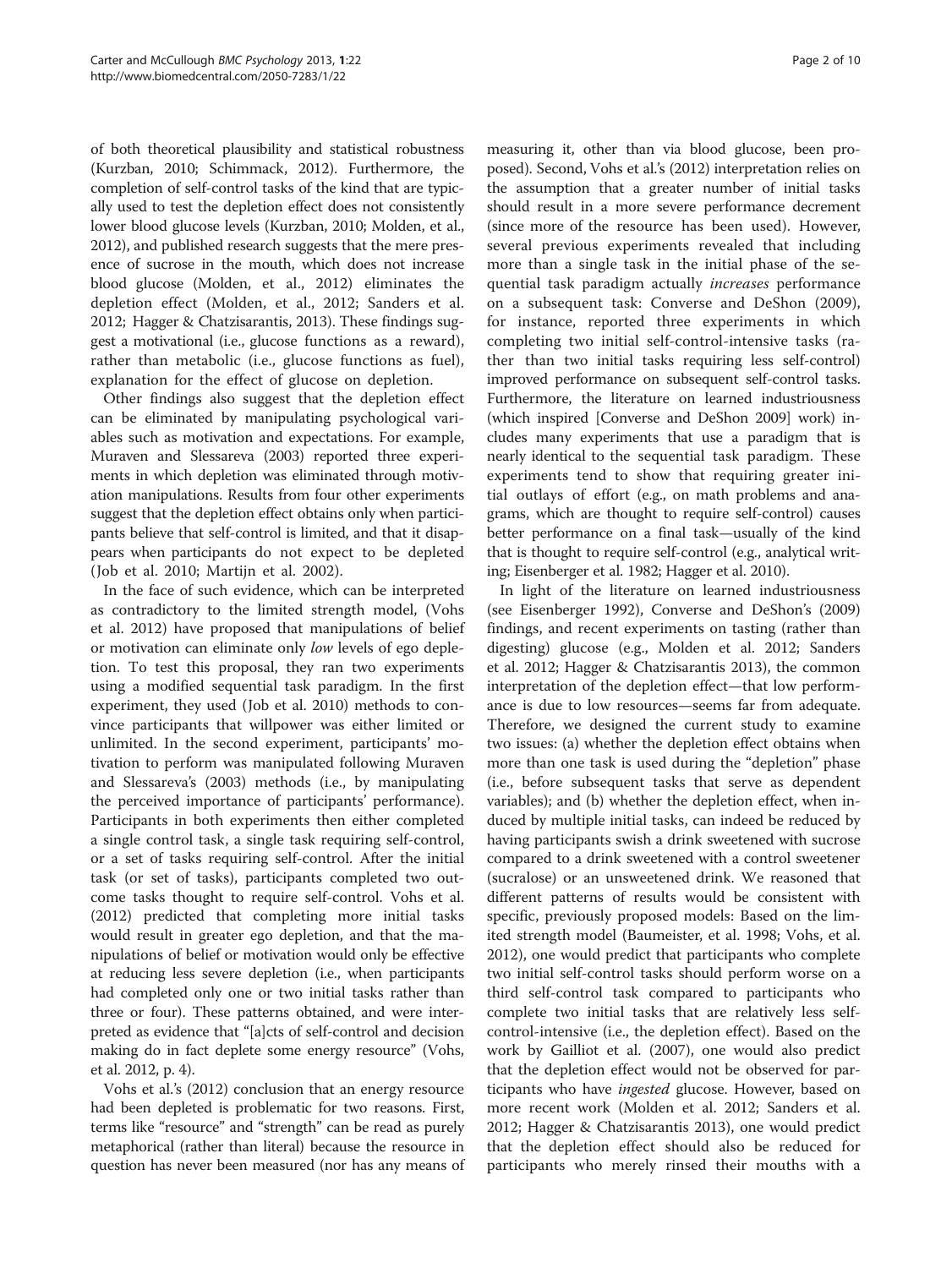drink containing glucose, not necessarily only those that ingested glucose.

In contrast, based on experiments inspired by learned industriousness, one should predict that completing two self-control-intensive tasks (i.e., expending a relatively higher amount of effort) should actually increase subsequent self-control performance (e.g., Eisenberger et al. [1982](#page-8-0); Eisenberger [1992;](#page-8-0) Converse & DeShon [2009\)](#page-8-0). The mechanism thought to underlie findings in the learned industriousness work is described by the secondary reward theory of industriousness: Rewarding high effort results in continued high effort because the sensation of effort is learned as a predictor of reward (Eisenberger [1992](#page-8-0)). Based on the secondary reward theory of industriousness, therefore, one would predict that increased self-control performance on a third task will only follow the completion of self-control-intensive tasks if participants are subsequently rewarded in some way. In the current experiment, the sweet taste of either sucrose- or sucralose-sweetened drinks may be rewarding, so based on the secondary reward theory of industriousness, one would predict that participants who swish either sucroseor sucralose-sweetened drinks following high effort (i.e., completing two self-control tasks, rather than two relatively less self-control-intensive tasks) will perform better on the third self-control task. Note, however, that Converse and DeShon [\(2009\)](#page-8-0) found that, for participants who completed multiple, unrewarded self-control tasks, subsequent self-control performance was improved relative to the performance of participants who completed multiple, unrewarded tasks that required relatively less self-control. Based on these findings, one would predict that completing multiple initial self-control-intensive tasks should increase subsequent performance, regardless of whether completion of these tasks was rewarded (i.e., regardless of the type of drink given to participants).

# Methods

## Participants

Upon arriving at the laboratory, participants read and signed a consent form that had been reviewed and approved by the University of Miami Institutional Review Board. All methods and procedures were likewise approved by the University of Miami Institutional Review Board. Participants ( $N = 257$ ) completed the experiment during individual sessions in exchange for \$10 and partial fulfillment of a course requirement. We instructed participants to avoid eating for ≥ 3hours before attending the laboratory session. Seventeen participants were excluded from data analysis because they failed to follow instructions (e.g., failed to fast before the experiment). Five additional participants' dependent variable measurements were lost due to experimenter error. Therefore, the final sample included 235 participants (110 males).

We planned to restrict data collection to a single semester. We examined the data at several points before the semester's end, and approximately 60% of the way through data collection, no effects had reached statistical significance, so we stopped assigning participants to the unsweetened rinse condition to increase power for other comparisons that we viewed as more important. Consequently, the *ns* of the two sweetened rinse conditions  $(n_{\text{surrose}} = 92, n_{\text{surralous}} = 93)$  are larger than is the *n* for the unsweetened condition  $(n_{\text{unsweetened}} = 50)$ . Testing predictions prior to the completion of data collection increases the risk of false positives, though this risk drops as sample sizes increase (Simmons et al. [2011\)](#page-9-0), and the end of data collection was not determined by any particular pattern of results.

#### Procedure

Participants completed the experiment individually during one-hour laboratory sessions that we had described as investigating "impression formation and cognitive function". Participants were randomly assigned to either a high-effort or a low-effort condition (see below) and one of three rinse conditions: rinsing with a Kool-aid drink that was either unsweetened, sweetened with sucrose (171grams of sugar dissolved into 2 quarts of Kool-aid), or sweetened with sucralose (14 tablespoons of Splenda dissolved into 2 quarts of Kool-aid). Note that the Kool-aid flavoring mix we used was not sweet by itself.

Participants first completed two commonly used depletion tasks: (a) watching a brief video of a woman being interviewed during which words are presented in the bottom of the screen (Schmeichel et al. [2003](#page-8-0)); and (b) writing an essay describing a vacation (Schmeichel [2007](#page-8-0)). Participants in the high-effort condition were instructed to avoid reading the words on the screen during the video and to avoid using the letters "a" and "n" while writing the essay. Participants in the low-effort condition were instructed to watch the video as they would watch any other video and received no additional instructions for the essay.

Following these two initial tasks, participants were told that they would be participating in a "taste test" during which they would taste (but not swallow) and rate a drink. Each participant was given six ounces of the appropriate drink and instructed to take a sip of the drink, swish it for ten seconds, and then spit into another cup. Participants were asked to repeat this process until they had tasted the full six ounces. In previous work using this method, compliance with the instructions not to swallow the drink was assessed through the measurement of blood glucose (Molden, et al. [2012\)](#page-8-0). Results indicated that even if participants had ingested a small amount of glucose, contrary to investigators' instructions, it was insufficient to increase blood glucose.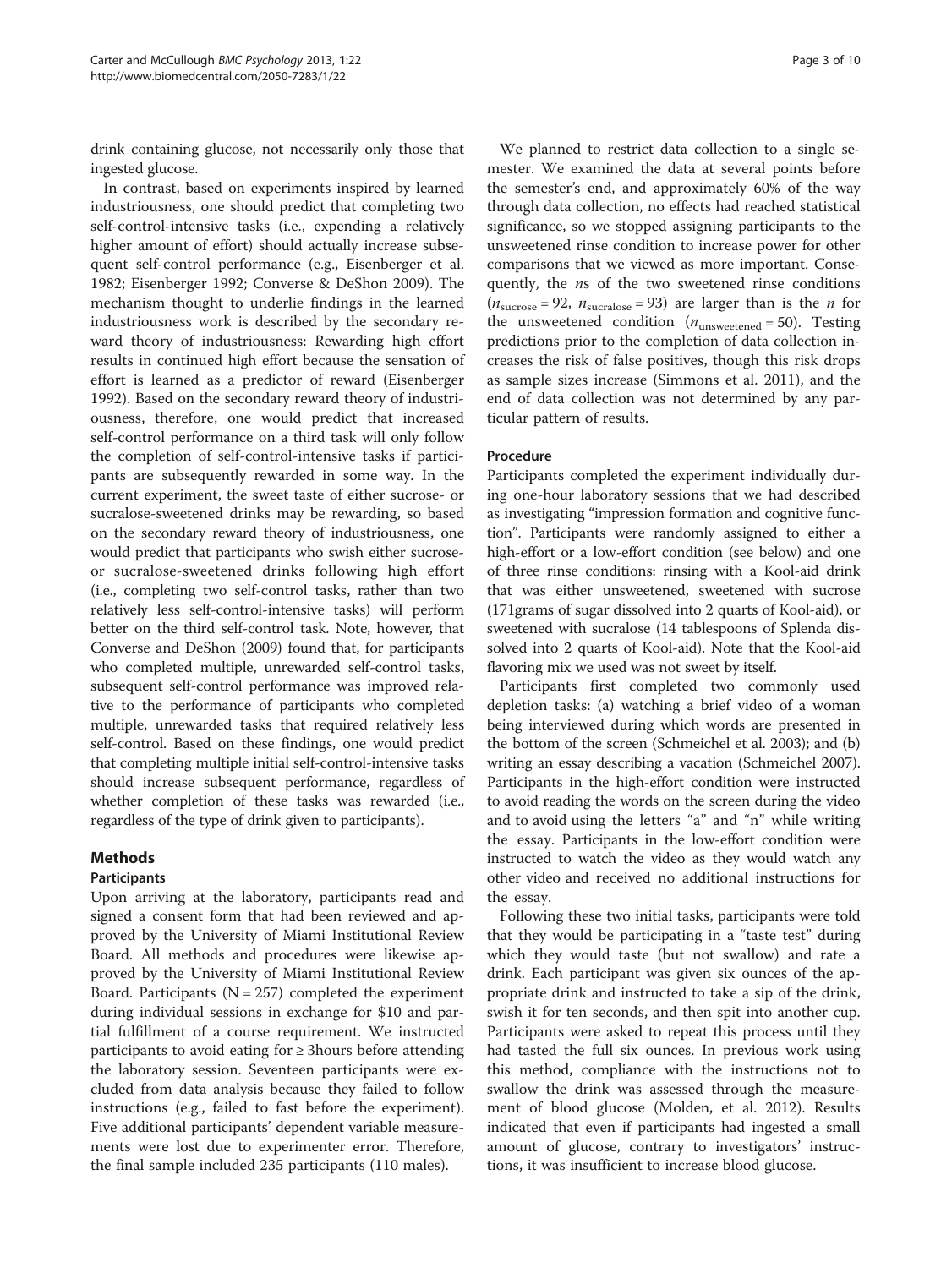Following Gailliot et al. ([2007](#page-8-0)), ten minutes elapsed between completion of the taste test and the beginning of the dependent variable measurements. During this time, participants completed a questionnaire that included rating items about the tasks and the drink they sampled, the Brief Mood Introspection Scale (BMIS; Mayer & Gaschke [1988\)](#page-8-0), and some additional items not analyzed here (see Additional files [1](#page-8-0) and [2\)](#page-8-0). Afterward, participants sat quietly for the balance of ten minutes, ostensibly waiting for the experimenter to prepare the next part of the experiment.

Next, participants completed a version of a working memory task called the operation span (OSPAN), in which they were presented with sets of words to remember. Participants were presented with 15 sets of words, containing between two and five words. In each set, words were presented one at a time, and the presentation of a word was followed by the presentation of a mathematical equality, such as  $(9 \times 3) - 1 = 2$ . Participants were instructed to remember each word until the end of a set, at which point they were asked to recall as many words as possible from only the set they had just completed. Additionally, participants were instructed that when they saw an equality, they were to respond either "yes" or "no" to indicate whether they believed the equality was true. The rate of presentation of word/ equality pairs was controlled by the participant. The OSPAN provides four possible measures of working memory performance: the total number of full sets of words remembered (maximum 15 sets), the total number of words remembered across all sets (maximum 48 words), the longest set of words remembered (maximum five words), and the number of words in fully recalled sets only (maximum 48 words). Schmeichel [\(2007\)](#page-8-0) reported that OSPAN performance, as measured by each of the above variables, generally decreased for participants who had previously exercised self-control (i.e., the depletion effect).

After the OSPAN, participants completed another questionnaire comprising two items about how difficult and how boring they found the OSPAN, an item about the last time they had eaten, and several items irrelevant to the present work (see Additional file [1\)](#page-8-0). Participants were then thanked, debriefed, and paid.

## Results

Dependent variables were analyzed using 2 (effort: high vs. low)  $\times$  3 (rinse: sucrose, sucralose, or unsweetened) analysis of variance (ANOVA). See Table [1](#page-4-0) for all test statistics for these models; see Additional file [3](#page-8-0), for ns, means, and standard deviations. For between-condition comparisons, we used independent-samples t-tests when either the main effect for rinse or the effort\*rinse interaction reached statistical significance (See Table [2](#page-4-0)).

For each of the main effects and interactions in the ANOVAs, alpha = .05. However, the alpha levels for follow-up tests were modified using a Bonferroni correction specific to outcome category (i.e., the category-wise error rate was held constant). There are four main categories of outcome variables: Rinse ratings, initial task ratings, self-reported mood, and OSPAN ratings/performance (see Tables [1](#page-4-0) and [2\)](#page-4-0).

#### Rinse, initial task, and mood ratings

Participants reported disliking the unsweetened rinse more than either of the sweetened rinses. They also rated the unsweetened rinse as more unpleasant and less sweet than either of the sweetened rinses (ratings for the two sweetened rinses did not differ; see Table [2](#page-4-0), column 1). For initial task ratings, participants in the high-effort condition reported that they found the essay more difficult than did participants in the low-effort condition. Additionally, participants in the sucrose rinse condition reported that the video task was more difficult than did participants in the unsweetened rinse condition (ratings were not different between the sucralose and unsweetened conditions; see Table [2,](#page-4-0) column 2). For models predicting the mood rating scores, no terms reached statistical significance (see Table [1\)](#page-4-0).

#### OSPAN ratings and performance

The effort and rinse conditions did not affect how boring participants found the OSPAN. For the difficulty ratings of the OSPAN, the main effect for effort condition was statistically significant: Participants in the high-effort condition rated the OSPAN as subjectively less difficult than did those in the low-effort condition. The main effect for rinse condition was also significant, but post-hoc tests did not reveal any statistically significant pairwise differences.

As mentioned above, the OSPAN (Schmeichel [2007](#page-8-0)) yields four measures of working memory capacity. These measures were highly intercorrelated (all  $rs \geq .75$ ; see Additional file [4\)](#page-8-0). To condense the number of statistical tests required, we used principal components analysis to reduce the four potential outcome variables to a single score that reflected variation in OSPAN performance<sup>b</sup>. One clear principal component emerged (Eigenvalue of 3.55), which accounted for 88.84% of the variance in participants' scores on the four measures of working memory capacity. Participants' scores on this component served as our primary outcome variable for testing changes in OSPAN performance.

For the OSPAN component score, the main effect for rinse was nonsignificant, but the main effect for effort was statistically significant: Overall, participants in the low-effort condition had worse (not better) working memory performance than did participants in the high-effort condition ( $d = -0.30$ ). This main effect was modified by a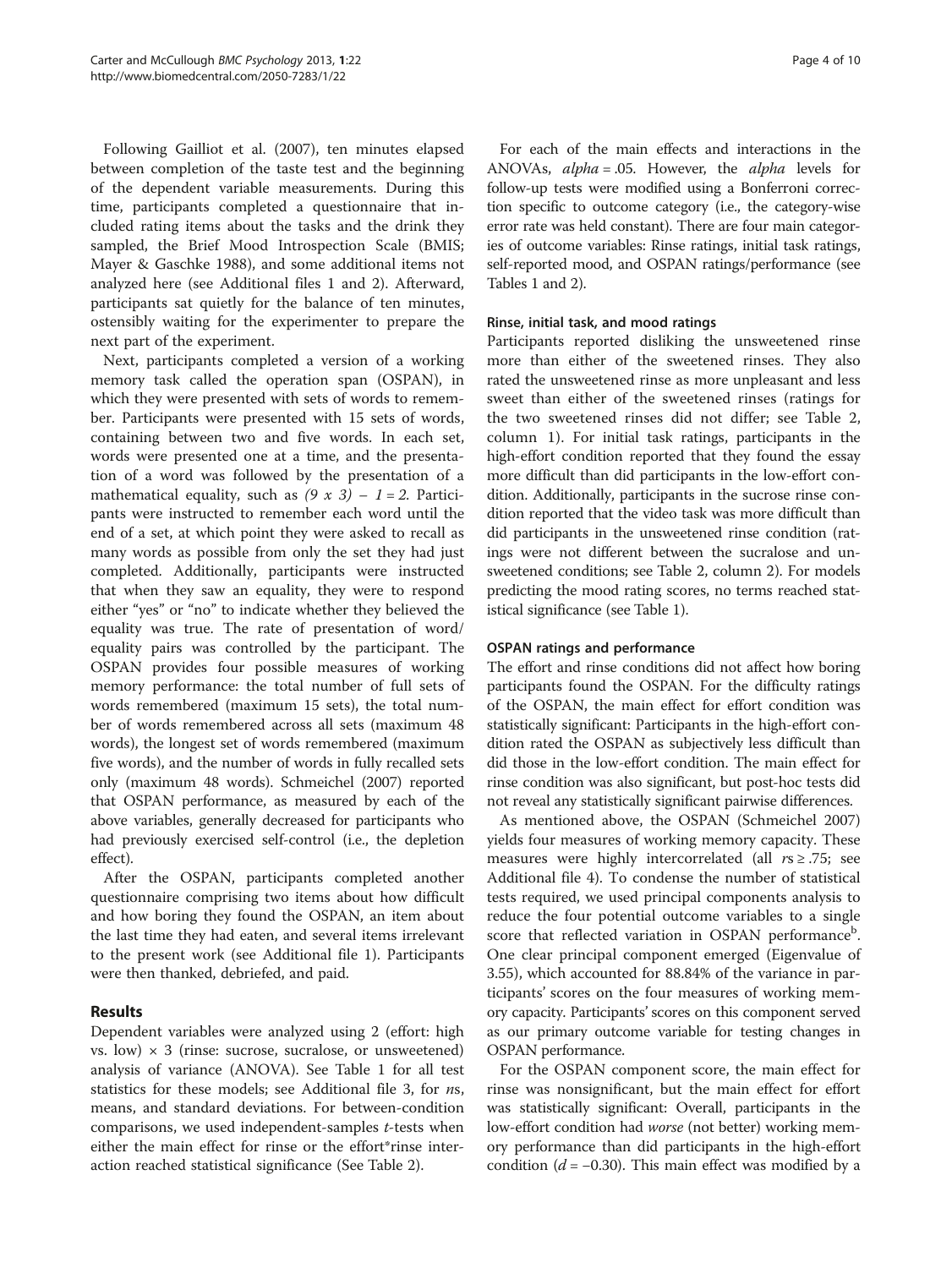| Outcome       |                     | <b>Main effects</b>     | <b>Interaction effect</b> |                       |
|---------------|---------------------|-------------------------|---------------------------|-----------------------|
|               |                     | <b>Effort</b>           | <b>Rinse</b>              | Effort $\times$ rinse |
| Rinse rating: | Sweetness           | $F(1, 229) = 1.26$      | $F(2, 229) = 40.58***$    | $F(2, 229) = 1.28$    |
|               | Pleasantness        | $F(1, 229) = 0.83$      | $F(2, 229) = 16.20***$    | $F(2, 229) = 1.91$    |
|               | Liking              | $F(1, 228) = 0.00$      | $F(2, 228) = 17.23***$    | $F(2, 228) = 1.63$    |
| Initial task  | Video difficulty    | $F(1, 229) = 1.32$      | $F(2, 229) = 4.07*$       | $F(2, 229) = 0.15$    |
|               | Essay difficulty    | $F(1, 229) = 412.00***$ | $F(2, 229) = 0.58$        | $F(2, 229) = 0.22$    |
| Mood:         | Pleasant-unpleasant | $F(1, 225) = 0.30$      | $F(2, 225) = 0.30$        | $F(2, 225) = 0.05$    |
|               | Active-calm         | $F(1, 225) = 0.40$      | $F(2, 225) = 0.85$        | $F(2, 225) = 1.52$    |
| OSPAN:        | Difficulty          | $F(1, 212) = 4.20*$     | $F(2, 212) = 3.69*$       | $F(2, 212) = 1.39$    |
|               | <b>Boredom</b>      | $F(1, 212) = 0.35$      | $F(2, 212) = 1.50$        | $F(2, 212) = 0.61$    |
|               | Performance         | $F(1, 229) = 5.86*$     | $F(2, 229) = 0.08$        | $F(2, 229) = 3.54*$   |

<span id="page-4-0"></span>Table 1 Full factorial ANOVA results for the four experiment outcome categories

Note. \*\*\*p < .001;  ${}^*p$  < .05.

significant effort-by-rinse interaction. We decomposed this interaction by comparing the means of the high-effort group and the low-effort group at each level of the rinse factor (see Table 2, column 3). Participants in the loweffort condition did not perform differently from those in the high-effort condition if they had previously swished an unsweetened  $(d = 0.50)$  or sucralose-sweetened rinse  $(d = -0.12)$ , but participants in the high-effort condition performed significantly better than those in the low-effort condition if they had previously swished the sucrosesweetened rinse  $(d = 0.63;$  see Figure [1](#page-5-0) and Table 2). These data resist easy interpretation in terms of the limited strength model, but are reasonably consistent with the notion of learned industriousness inasmuch as the presence

of an unconditioned reinforcer (the taste of sugar) apparently increased subsequent mental effort.

## Follow-up analyses of OSPAN performance using Bayes factors

The above results were obtained using standard statistical methodology (i.e., null hypothesis significance testing), which is both biased toward rejecting the null hypothesis (particularly when the sample size is large) and unsuitable for quantifying evidence for the null hypothesis (i.e., failure to reject the null can only be interpreted as a state of ignorance; Rouder et al. [2009\)](#page-8-0). Given the importance of null findings for advancing theory (Laws [2013](#page-8-0)), we conducted follow-up analyses that do not suffer from

| Table 2 Post-hoc mean comparisons and tests of simple effects for rinse ratings, initial task ratings, and OSPAN ratings |  |  |  |
|--------------------------------------------------------------------------------------------------------------------------|--|--|--|
| and performance                                                                                                          |  |  |  |

| <b>Rinse ratings:</b>                                               | Initial task difficulty ratings                           | <b>OSPAN ratings and performance</b>                          |  |
|---------------------------------------------------------------------|-----------------------------------------------------------|---------------------------------------------------------------|--|
| Liking                                                              | Video difficulty                                          | <b>OSPAN difficulty</b>                                       |  |
| $t_{\text{rms}}(140) = -5.94$ , $p < .001$ , $d = -1.04$            | $t_{\rm{un-s}}(141) = -2.81$ , $p = .006$ , $d = -.49$    | $t_{\text{tun-s}}(112.55) = -2.09$ , $p = .04$ , $d = .38$    |  |
| $t_{\text{cm-su}}(119.38) = -5.22$ , p < .001, d = -.86             | $t_{\text{un-sul}}(140) = -1.29$ , $p = .20$ , $d = -.22$ | $t_{\text{tunneling}}(118.18) = -02, p = .98, d = -.01$       |  |
| $t_{s-su}(182) = .91$ , $p = .37$ , $d = .13$                       | $t_{s-su}(183) = -1.80$ , $p = .07$ , $d = .27$           | $t_{s-su}(171) = -2.27$ , $p = .03$ , $d = -.35$              |  |
| Sweetness                                                           |                                                           | OSPAN performance                                             |  |
| $^{\dagger}$ t <sub>un-s</sub> (67.49) = -6.70, p < .001, d = -1.36 |                                                           | $t_{\text{un: hi-lo}}(48) = -1.76$ , $p = .09$ . d = .50      |  |
| $t_{\text{tun-sul}}(69.97) = -6.48$ , p < .001, d = -1.30           |                                                           | $t_{\text{sur-hi-10}}(90) = -0.59$ , $p = 0.56$ , $d = -0.12$ |  |
| $t_{\text{esc}}(183) = .26$ , $p = .79$ , $d = .04$                 |                                                           | $t_{s+}$ <sub>bi-lo</sub> (91) = -3.05, p = .003, d = .63     |  |
| Unpleasantness                                                      |                                                           |                                                               |  |
| $t_{\text{un-s}}(128.8) = 6.58, p < .001, d = 1.05$                 |                                                           |                                                               |  |
| $t_{\text{un-sul}}(133.66) = 5.01, p < .001, d = .79$               |                                                           |                                                               |  |

 $t_{s-su}(183) = -1.29$ ,  $p = .20$ ,  $d = -.19$ 

Note. Alpha levels have been corrected using a Bonferroni correction within each outcome category (i.e., each column), such that alpha = .006 for rinse ratings, .017 for initial task difficulty ratings, and .008 for OSPAN ratings and performance. Italicized font indicates statistical significance relative to the corrected alpha level. <sup>†</sup>Indicates that equal variances between groups has not been assumed (based on a statistically significant Levene's test). "un" = Unsweet rinse condition. "s" = Sucrose rinse condition. "su" = Sucralose rinse condition. "hi" = High-effort condition and "lo" = Low-effort condition. Note that in some cases, data for each participant were not always available; see Additional file [3](#page-8-0), for ns, means, and standard deviations.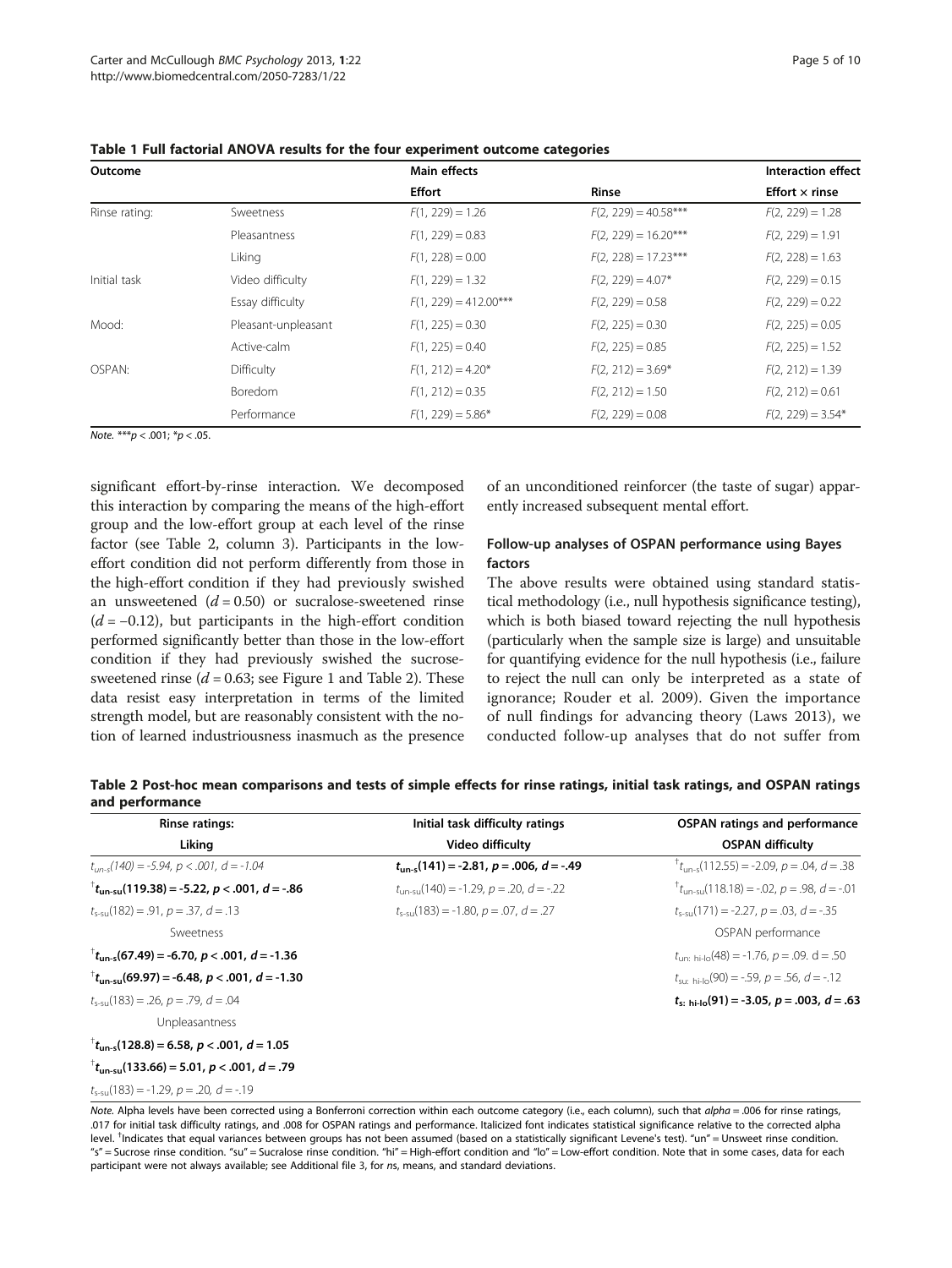<span id="page-5-0"></span>

the above limitations by calculating Bayes factors for independent-samples t-tests (Rouder et al. [2009](#page-8-0)). Using a web-based application [\(http://pcl.missouri.edu/bayesfactor](http://pcl.missouri.edu/bayesfactor)), we calculated Bayes factors for the three independent samples *t*-tests that were used to compare OSPAN performance between the high- and low-effort groups for each of the three rinse conditions (i.e., the ts in the second row, third column of Table [2\)](#page-4-0). These Bayes factors can be thought of as ratios of the evidence for the null hypothesis to evidence for the alternative hypothesis (i.e., Bayes factors smaller than 1 represent support for the alternative, whereas Bayes factors greater than 1 represent support for the null). Bayes factors can be directly interpreted (e.g., a Bayes factor of 6 means that the null is six times more likely than the alternative). For the Bayes factor calculation we used, the null hypothesis is specified as a difference of zero between means of the groups, and the alternative hypothesis is specified as any non-zero difference between groups (as it is in the standard  $t$ -test).

The following Bayes factors were found across levels of the rinse factor. In the sucrose condition, the Bayes factor was .096, which can be interpreted as "substantial evidence" that for people who have tasted sucrose, a high outlay of initial cognitive effort led to better performance on the OSPAN (rather than worse performance, as the limited strength model would predict). In the sucralose condition, the Bayes factor was 5.31, which can be interpreted as "substantial evidence" that, for people who have tasted sucralose, pairs of high-effort or low-effort initial tasks do not produce differences in subsequent OSPAN performance (i.e., the difference between performance in the two groups is zero). In the unsweetened rinse condition, the Bayes factor was 1.22; which can be interpreted as merely "anecdotal evidence" (i.e., "worthy of no more than a bare mention"; Wagenmakers et al. [2011](#page-9-0)) in favor of the null hypothesis.

#### **Discussion**

Our results suggest that the presence of sucrose in the mouth (but, importantly, not lower in the digestive tract; Gailliot et al. [2007](#page-8-0)) does not merely return performance to normal levels, as observed previously (e.g., Molden et al. [2012\)](#page-8-0), but instead may enhance performance following high mental effort. This finding is generally consistent with all motivation-based accounts of performance, in which high self-control performance is theorized as being due to a strategic increase in effort designed to achieve tasks that have been deemed important or that result in the receipt of reward (e.g., Eisenberger [1992](#page-8-0); Beedie & Lane [2012;](#page-8-0) Baumeister & Vohs [2007](#page-8-0); Molden et al. [2012](#page-8-0); Inzlicht & Schmeichel [2012;](#page-8-0) Kurzban et al. [\(2013](#page-8-0))). Importantly, however, the lack of evidence for the depletion effect (or, in terms of the Bayesian analysis, the evidence for the null model), makes our results difficult to reconcile with all models that predict decreased self-control performance as a function of previous self-control (e.g., Beedie & Lane [2012](#page-8-0); Baumeister & Vohs [2007](#page-8-0); Molden et al. [2012](#page-8-0); Inzlicht & Schmeichel [2012](#page-8-0); Kurzban et al. [\(2013](#page-8-0))).

Instead, our data seem most consistent with an interpretation based on the secondary reward theory of industriousness (Eisenberger [1992\)](#page-8-0), which does not predict that initial high effort will necessarily lead to subsequent low effort. For example, the taste of sucrose after the initial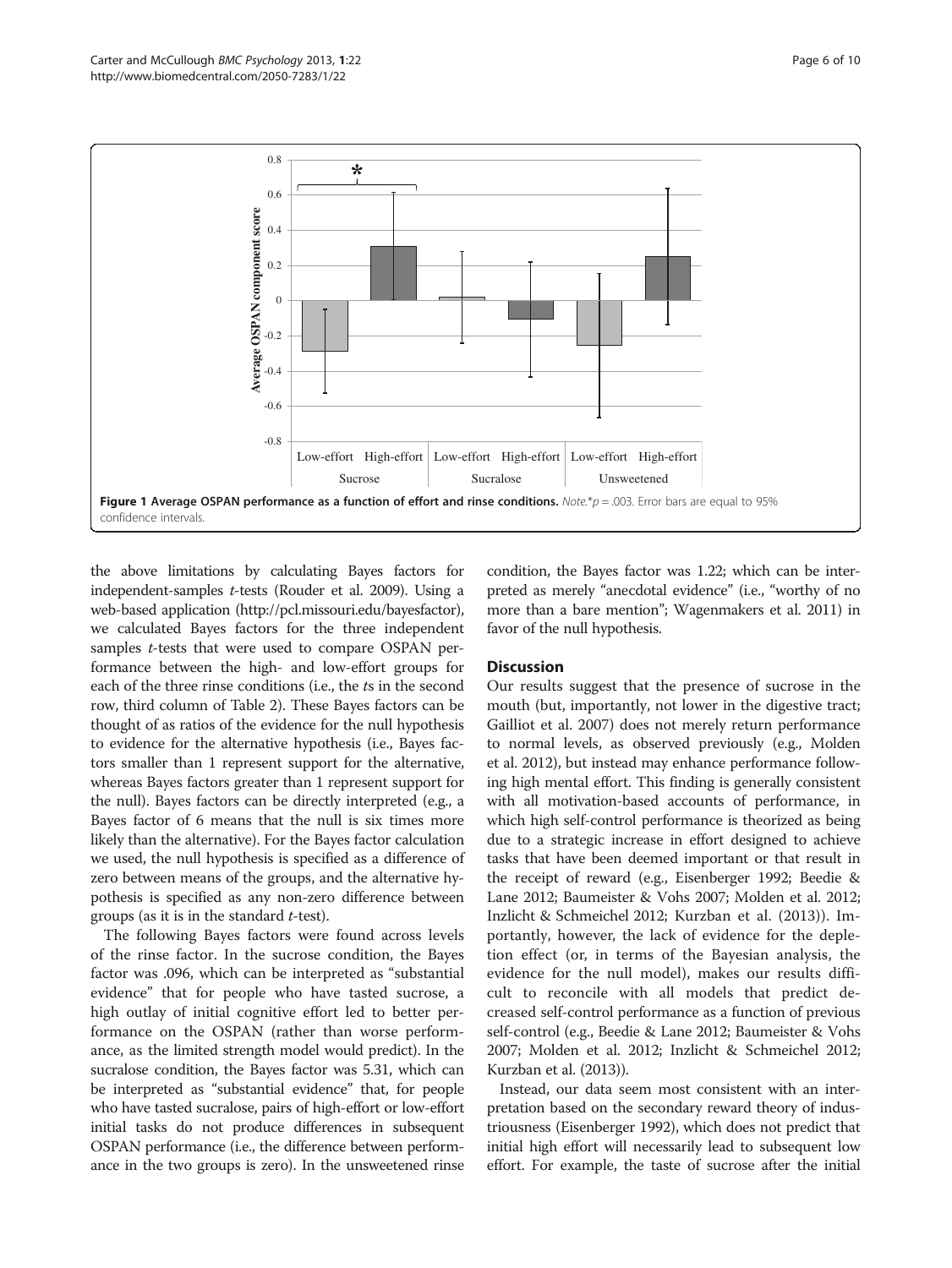effort required in the high-effort condition may have reinforced high mental effort so that on the subsequent working memory task, participants worked harder and performed better, whereas for participants in the loweffort condition, the taste of sucrose encouraged continued low-levels of effort. Interestingly, if this interpretation is correct, it would appear that the sweet taste of sucralose did not function as a reward, which would be consistent with previous work showing that, in humans, the presence of carbohydrates in the mouth is related to patterns of activation in brain regions that are typically associated with the receipt of reward, whereas the presence of saccharin, an artificial sweetener, is not (Chambers et al. [2009\)](#page-8-0). Of course, we offer this interpretation post hoc, and the experiment reported here was exploratory, so we caution against overconfidence in this explanation. Our findings that sucrose in the mouth improves performance following high mental effort should serve to motivate future replication efforts, rather than as solid evidence that such a phenomenon exists.

Nevertheless, because performing high-effort initial tasks rather than low-effort initial tasks did not reduce performance in any of the rinse conditions, our findings represent a failed conceptual replication of the depletion effect, as predicted by the limited strength model (e.g., Baumeister, et al. [1998](#page-8-0); Gailliot et al. [2007](#page-8-0); Hagger et al. [2010](#page-8-0); Vohs et al. [2012\)](#page-9-0). The published literature evaluating the depletion effect contains very few contradictory results such as ours (e.g., 196 of the 198 effect sizes included in Hagger et al.'s ([2010](#page-8-0)) meta-analysis were in the direction predicted by the limited strength model, and only 47 were statistically non-significant), but the relatively large size of our sample (contra most experiments that have been completed on these topics; Hagger et al. [2010\)](#page-8-0) leads us to think that the present results should be taken seriously by researchers interested in self-control. Importantly, the fact that the relatively large experiment reported here yielded a clear lack of support for the depletion effect is consistent with concerns we have raised elsewhere that the current meta-analytic evidence for the depletion effect may be caused by publication bias, and that the true underlying effect size may be either small or no different from zero (Carter & McCullough [2013a, 2013b\)](#page-8-0).

Given the results we report here, as well as our other work in this area (Carter & McCullough [2013a](#page-8-0), [2013b](#page-8-0)), it seems plausible that the depletion effect, as measured by the sequential task paradigm, may not be a robust empirical phenomenon. An interpretation that is more favorable to the limited strength model might be that the sequential task paradigm is not an appropriate experimental procedure for studying the effect of previous acts of self-control on subsequent self-control performance and perhaps different experimental procedures,

such as those used in the literature on cognitive fatigue (see Ackerman [2011\)](#page-8-0), may measure a real phenomenon that is conceptually similar to the depletion effect. An even more favorable interpretation (albeit, one that ignores the meta-analytic conclusions that we have reported elsewhere; Carter & McCullough [2013\)](#page-8-0) might be that the depletion effect is moderated by the type of experimental task used in the sequential task paradigm that is, contrary to what was shown by Schmeichel ([2007\)](#page-8-0) perhaps OSPAN performance does not decrease when participants are depleted, but performance on other outcome tasks, such as persistence at difficult tasks, does (e.g., Baumeister, et al. [1998](#page-8-0)). It is noteworthy that the OSPAN is not especially widely used in the literature on the limited strength model (Hagger et al. [2010](#page-8-0))<sup>c</sup>. However, according to the limited strength model, performance on any task that is thought to require self-control, such as the OSPAN, should suffer as a function of previous acts of self-control, so if it is true that the depletion effect is moderated by task type, the limited strength model will require revision on the basis of the results we have reported here.

The lack of a method for directly measuring the resource on which self-control relies means that resource-based explanations can be made consistent with the pattern of data we report here: For example, one might propose that the depletion effect would have been observed in the present experiment if participants had been required to complete a third initial task (i.e., our participants were simply not fully depleted; Vohs et al. [2012](#page-9-0)). One might also argue that participants who performed well on the OSPAN used their remaining resources to do so, and their depleted state would have been revealed had we included one more dependent variable. It will only be possible to rule such speculations out after the resource underlying self-control has been identified and a method for measuring it developed. Of course, a similar criticism can be leveled at any motivation-based explanation for self-control failure that is not sufficiently specific about the relationship between motivation and self-control. Thus, future work by theorists interested in resource-based and motivation-based explanations of self-control failure, such as the limited strength model, should focus on identifying and directly measuring the resource in question, or the process by which motivation changes (e.g., as proposed by Kurzban et al. ([2013](#page-8-0)), the motivation to perform on a task is a function of opportunity cost: The greater the potential rewards the participant forgoes by putting effort into the task, the lower the participant's motivation to perform the task).

One important limitation of the current study is that we did not measure blood glucose, so we cannot be certain that swishing the glucose sweetened drink did not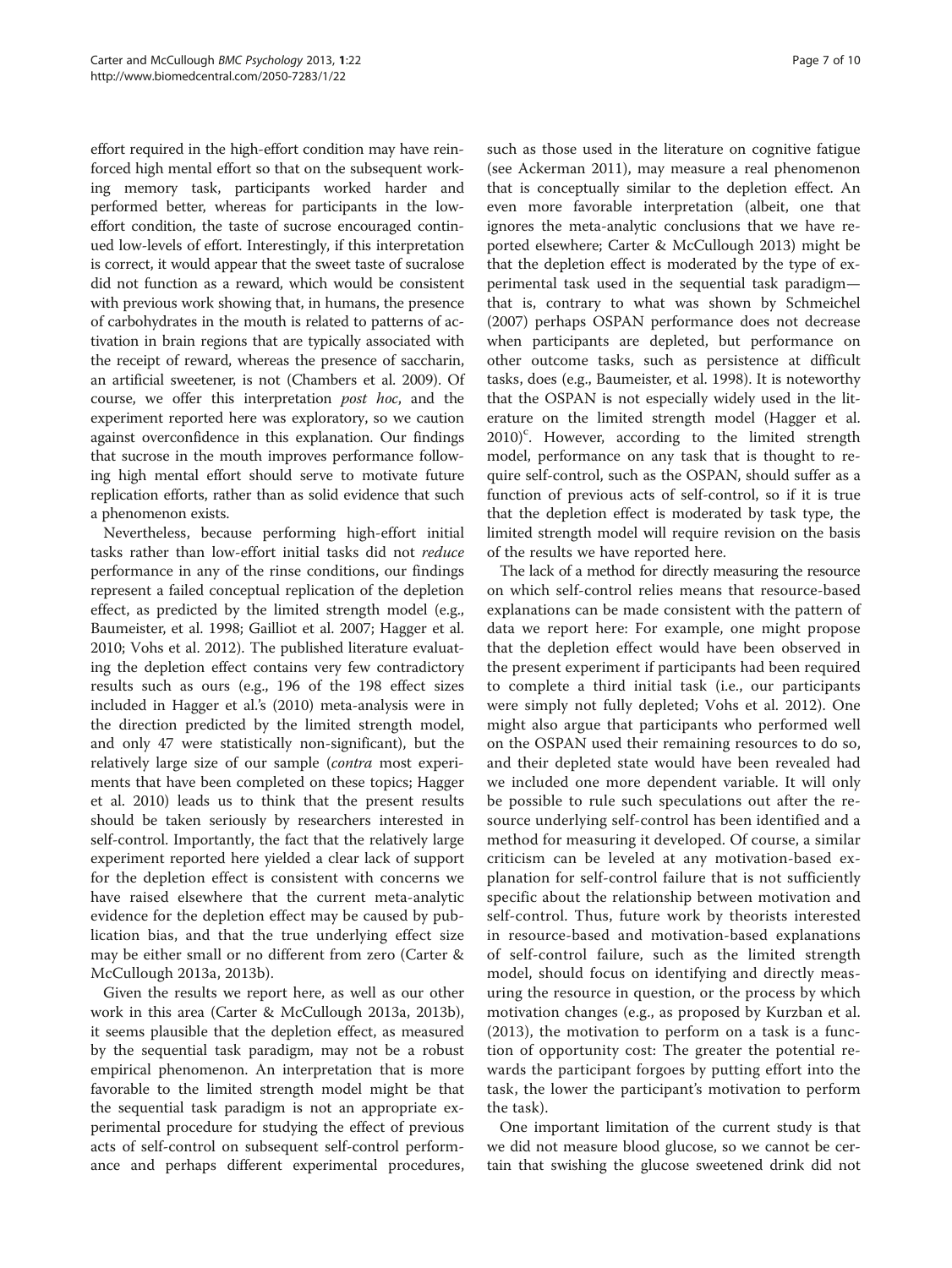affect blood glucose levels; that is, it is possible that some participants swallowed some of the glucose that they were asked to swish. However, given the results of previous work that suggests that swishing procedures that are almost identical to those we used here do not affect blood glucose levels (Molden et al. [2012](#page-8-0), Experiment 4), it seems likely that our procedures also did not increase blood glucose. Furthermore, even if participants did ingest some portion of the drinks they were given, our major findings still present problems for the limited strength model because we found no evidence for a decrease in self-control performance following the completion of tasks that required self-control. Consequently, our tentative explanation for the results we did obtain, which rely on the concept of learned industriousness, would still hold (i.e., the presence of glucose in the mouth should function as a reward, rather than as the replenishment of a resource, just as its ingestion should, though perhaps with weaker effect). Nevertheless, future experimenters might consider measuring blood glucose to better arbitrate between the effects of sensing glucose in the mouth rather than in the digestive system.

A second limitation of the current work is the possibility that our null findings were the result of inadequate power. We did not conduct an a priori power analysis for our tests of the depletion effect (as mentioned, our data collection plan was to collect as much as possible in one semester). A priori power analyses are difficult to conduct for conceptual replications because it is not known if the parameter estimates provided by previous work generalize to the procedures that constitute the conceptual replication. Nevertheless, assuming the alternative hypothesis is true (i.e., the depletion effect is nonzero) for participants in the sucralose-sweetened and unsweetened rinse conditions, then our test of the depletion effect would have had 80% power for effect sizes of  $d = 0.47$  or greater. According to Hagger et al. [\(2010](#page-8-0)), who provided a variety of meta-analytic estimates of the depletion effect for subsamples of experiments that were methodologically similar to ours, the depletion effect is at least this large.

However, if the depletion effect is nonzero but considerably smaller than  $d = 0.47$ , then the tests we conducted here are underpowered, and it is possible that our failure to find evidence for the depletion effect was due to low statistical power. According to one interpretation of our re-analyses of Hagger et al.'s [\(2010](#page-8-0)) meta-analytic data (Carter & McCullough [2013a](#page-8-0), [2013b\)](#page-8-0), it is possible that the depletion effect is indeed nonzero, but smaller than was originally estimated. Specifically, we found that based on one method of correcting for the influence of publication bias (Moreno et al. [2009\)](#page-8-0), it is possible that the depletion effect is  $d = 0.25$ . If this estimate is correct, then any test that comprises fewer than 252 participants per group will have less than 80% power. Importantly, 188 of the 198 experiments reviewed by Hagger et al. ([2010\)](#page-8-0) had a *total* sample size of  $N = 100$  or less, and the two largest experiments had total sample sizes of  $N = 284$  and 501. In other words, if the depletion effect is some small, nonzero magnitude, then it would appear to be the case that the vast majority of experiments that have been conducted have been underpowered, including the one we report here.

Based on the experiment described here, as well as our re-analysis of Hagger et al.'s [\(2010\)](#page-8-0) work, we believe that the balance of the evidence supports the conclusion that the depletion effect is either not a robust phenomenon or that it is considerably smaller than has been previously reported. This conclusion is directly contrary to those that have been drawn by some other researchers (e.g., Vohs et al. [2012;](#page-9-0) Hagger et al. [2010\)](#page-8-0). Thus, as we have recommended elsewhere (Carter & McCullough [2013a, 2013b](#page-8-0)), we believe that it is critical that researchers conduct large-scale direct replications of the classic tests of the depletion effect (e.g., replications of the experiments reported by [Baumeister et al. [1998](#page-8-0)], but with total samples of at least  $N = 504$ ).

## Conclusions

Our findings, when combined with other recently obtained results, cast doubt on the generality of the depletion effect (e.g., Converse & DeShon [2009;](#page-8-0) Carter & McCullough [2013a, 2013b](#page-8-0)), and on the role of glucose as the limited resource underlying self-control (e.g., Molden et al. [2012](#page-8-0)). Collectively, this work implies that the proposition that self-control relies on an actual resource (or even functions as if it did) requires additional empirical and theoretical attention before scientists should swallow it whole.

## **Endnotes**

Following Schmidt ([2009\)](#page-8-0), we use the term conceptual replication to refer to any attempt at replicating a previous test via different methods. Conceptual replication can be contrasted with direct replication, which is a repetition of a previous test via identical methods (Schmidt [2009\)](#page-8-0). For a test of the depletion effect, most experiments are conceptual replications because different combinations of self-control tasks are used in the sequential task paradigm.

<sup>b</sup>Principal component analysis, or PCA, is a mathematical transformation that allows researchers to reduce a set of variables to one or more so-called components. PCA is technically different from factor analysis methods, which are based on the common factor model and should be used when the researcher wishes to explore how unobserved latent variables (i.e., factors) underlie the correlations between measured variables. Factor analysis,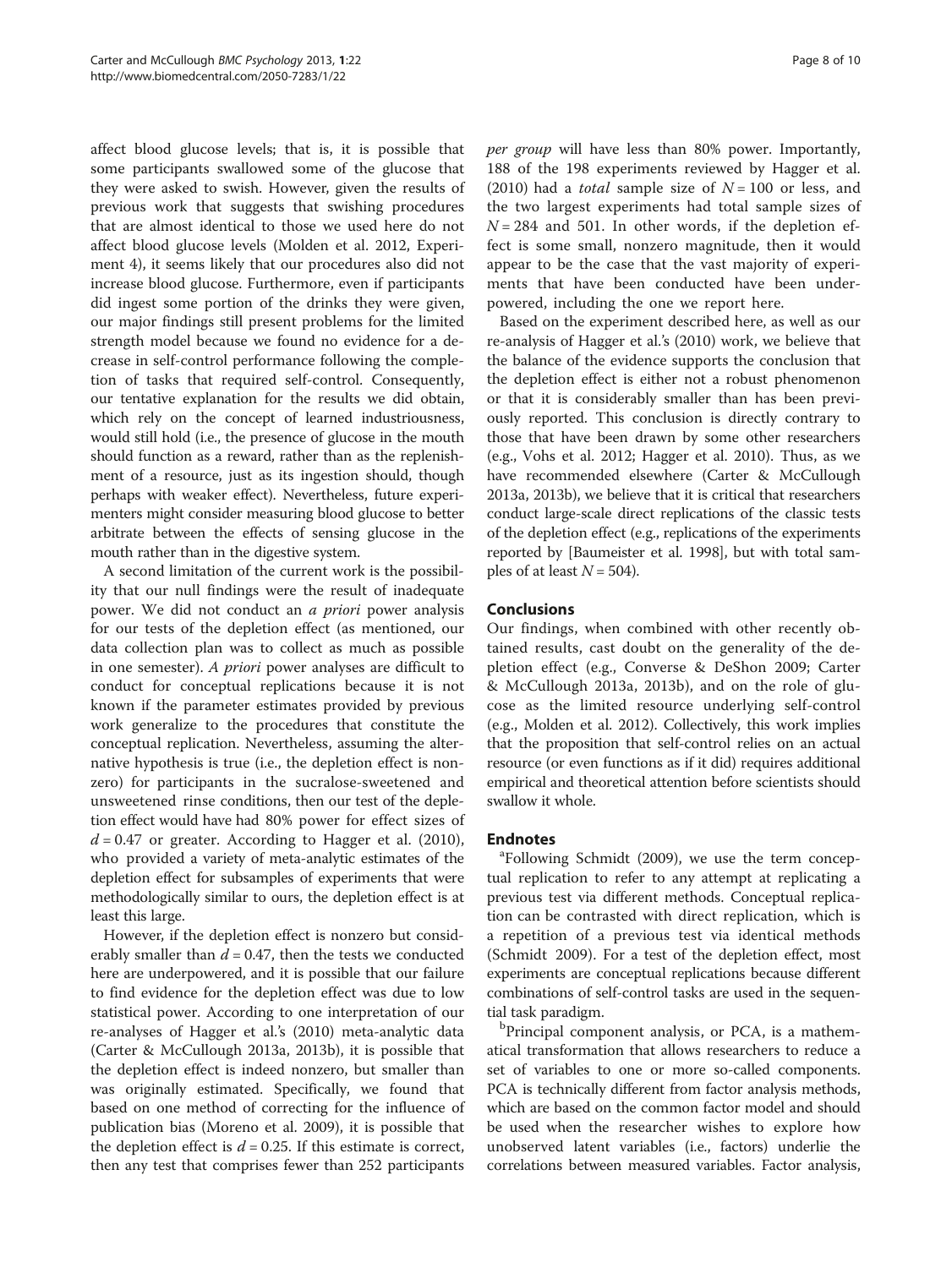<span id="page-8-0"></span>therefore, is based on a specific model and tests a specific hypothesis. PCA, on the other hand, should be used when a researcher simply wishes to reduce a set of measures down to a set of independent components that account for as much of the variance between the observed variables as possible (Fabrigar et al 1999). We chose to use PCA because we were concerned with how our experimental manipulations would affect variance in OSPAN performance scores, rather than any hypothesis about the latent variables underlying OSPAN performance.

We choose to use the OSPAN in our experiment because it has been argued that working memory performance indexes something fundamental to self-control (e.g., Hofmann et al. 2011).

## Additional files

[Additional file 1:](http://www.biomedcentral.com/content/supplementary/2050-7283-1-22-S1.docx) Additional methods.

[Additional file 2: Table S2.](http://www.biomedcentral.com/content/supplementary/2050-7283-1-22-S2.docx) Results for the three supplemental analysis outcome categories.

[Additional file 3: Table S1.](http://www.biomedcentral.com/content/supplementary/2050-7283-1-22-S3.docx) Cell means, standard deviations, and sample sizes for each combination of effort and rinse conditions.

[Additional file 4: Table S3.](http://www.biomedcentral.com/content/supplementary/2050-7283-1-22-S4.docx) Intercorrelations for measures of OSPAN.

#### Competing interests

The authors declare no competing interests.

#### Authors' contributions

ECC and MEM designed the experiment. ECC carried out the research, ran the statistical analyses, and drafted the manuscript. MEM provided critical feedback on and editing of the manuscript. Both authors have read and approved the final manuscript.

#### Acknowledgements

We gratefully acknowledge Lilly Kofler for running experimental sessions, Brandon Schmeichel for providing us with experimental materials, and, as our funding source, the John Templeton Foundation.

#### Author details

<sup>1</sup>Department of Ecology, Evolution and Behavior, University of Minnesota, St. Paul, MN 55108, USA. <sup>2</sup>Department of Psychology, University of Miami, P.O. Box 248185, Coral Gables, FL 33124, USA.

Received: 6 March 2013 Accepted: 9 October 2013 Published: 30 October 2013

#### References

- Ackerman, PL. (2011). Cognitive fatigue: Multidisciplinary perspectives on current research and future applications. Washington, DC: American Psychological Association.
- Bauer, IM, & Baumeister, RF. (2011). Self-regulatory strength. In KD Vohs & RF Baumeister (Eds.), Handbook of self-regulation: Research, theory, and applications (pp. 64–82). New York, NY: Guilford Press.
- Baumeister, RF, & Vohs, KD. (2007). Self‐Regulation, ego depletion, and motivation. Soc Person Psychol Compass, 1(1), 115–128.
- Baumeister, RF, Bratlavsky, E, Muraven, M, & Tice, DM. (1998). Ego depletion: Is the active self a limited resource? J Pers Soc Psychol, 74(5), 1252–1265.
- Beedie, CJ, & Lane, AM. (2012). The role of glucose in self-control another look at the evidence and an alternative conceptualization. Pers Soc Psychol Rev, 16(2), 143–153.
- Carter, EC, & McCullough, ME. (2013a). Is ego depletion too incredible? Evidence for the overestimation of the depletion effect. Behav Brain Sci. in press.
- Carter, EC, & McCullough, ME. (2013b). Publication bias and the limited strength model of self-control: Has the evidence for ego depletion been overestimated? Manuscript submitted for publication.
- Chambers, ES, Bridge, MW, & Jones, DA. (2009). Carbohydrate sensing in the human mouth: Effects on exercise performance and brain activity. J physiol, 587(8), 1779–1794.
- Converse, PD, & DeShon, RP. (2009). A tale of two tasks: Reversing the self-regulatory resource depletion effect. J Appl Psychol, 94(5), 1318–1324.
- Eisenberger, R. (1992). Learned industriousness. Psychol Rev, 99(2), 248–267.
- Eisenberger, R, Masterson, EA, & McDermitt, M. (1982). Effects of task variety on generalized effort. J Educ Psychol, 74(4), 499–505.
- Fabrigar, LR, Wegener, DT, MacCallum, RC, & Strahan, EJ. (1999). Evaluating the use of exploratory factor analysis in psychological research. Psychol meth, 4(3), 272–299.
- Gailliot, MT, Baumeister, RF, DeWall, CN, Maner, JK, Plant, EA, Tice, DM, Brewer, LE, & Schmeichel, BJ. (2007). Self-control relies on glucose as a limited energy source: Willpower is more than a metaphor. J Pers Soc Psychol, 92(2), 325–336.
- Hagger, MS, & Chatzisarantis, NLD. (2013). The sweet taste of success: The presence of glucose in the oral cavity moderates the depletion of self-control resources. Pers Soc Psychol Bull, 39(1), 28–42.
- Hagger, MS, Wood, C, Stiff, C, & Chatzisarantis, NLD. (2010). Ego depletion and the strength model of self-control: A meta-analysis. Psychol Bull, 136(4), 495–525.
- Hofmann, W, Friese, M, Schmeichel, BJ, & Baddeley, AD. (2011). Working memory and self-regulation. In KD Vohs & RF Baumeister (Eds.), Handbook of self-regulation: Research, theory, and applications (pp. 64–82). New York, NY: Guilford Press.
- Inzlicht, M, & Schmeichel, BJ. (2012). What is ego depletion? Toward a mechanistic revision of the resource model of self-control. Perspect Psychol Sci, 7(5), 450–463.
- Job, V, Dweck, CS, & Walton, GM. (2010). Ego depletion–is it all in your head? Implicit theories about willpower affect self-regulation. Psychol Sci, 21(11), 1686–1693.
- Kurzban, R. (2010). Does the brain consume additional glucose during self-control tasks? Evol Psychol, 8(2), 244–259.
- Kurzban, R, Duckworth, AL, Kable, JW, & Myers, J. 2013 An opportunity cost model of subjective effort and task performance. Behavioral and Brain Sciences. in press.
- Laws, KR. (2013). Negativland—a home for all findings in psychology. BMC Psychology, 1(2), 1–8.
- Martijn, C, Tenbült, P, Merckelbach, H, Dreezens, E, & de Vries, NK. (2002). Getting a grip on ourselves: Challenging expectations about loss of energy after self-control. Social Cognition, 20(6), 441–460.
- Mayer, JD, & Gaschke, YN. (1988). The experience and meta-experience of mood. J Pers Soc Psychol, 55(1), 102–111.
- Molden, DC, Hui, CM, Noreen, EE, Meier, BP, Scholer, AA, D'Agostino, PR, & Martin, V. (2012). The motivational versus metabolic effects of carbohydrates on self-control. Psychol Sci, 23(10), 1130–1137.
- Moreno, SG, Sutton, AJ, Ades, AE, Stanley, TD, Abrams, KR, Peters, JL, & Cooper, NJ. (2009). Assessment of regression-based methods to adjust for publication bias through a comprehensive simulation study. BMC Med Res Methodol, 9, 1-17.

Muraven, M, & Baumeister, RF. (2000). Self-regulation and depletion of limited resources: Does self-control resemble a muscle? Psychol Bull, 126(2), 247–259.

- Muraven, M, & Slessareva, E. (2003). Mechanism of self-control failure: Motivation and limited resource. Pers Soc Psychol Bull, 29(7), 894–906.
- Rouder, JN, Speckman, PL, Sun, D, Morey, RD, & Iverson, G. (2009). Bayesian t tests for accepting and rejecting the null hypothesis. Psychon Bull Rev, 16(2), 225–237.
- Sanders, MA, Shirk, SD, Burgin, CJ, & Martin, LL. (2012). The gargle effect rinsing the mouth with glucose enhances self-control. Psychol Sci, 23(12), 1470–1472.
- Schimmack, U. (2012). The ironic effect of significant results on the credibility of multiple-study articles. Psychol Methods, 17(4), 551–566.
- Schmeichel, BJ. (2007). Attention control, memory updating, and emotion regulation temporarily reduce the capacity for executive control. J Exp Psychol Gen, 136(2), 241–255.
- Schmeichel, BJ, Vohs, KD, & Baumeister, RF. (2003). Intellectual performance and ego depletion: Role of the self in logical reasoning and other information processing. J Pers Soc Psychol, 85, 33–46.
- Schmidt, S. (2009). Shall we really do it again? The powerful concept of replication is neglected in the social sciences. Rev Gene Psychol, 13(2), 90–100.